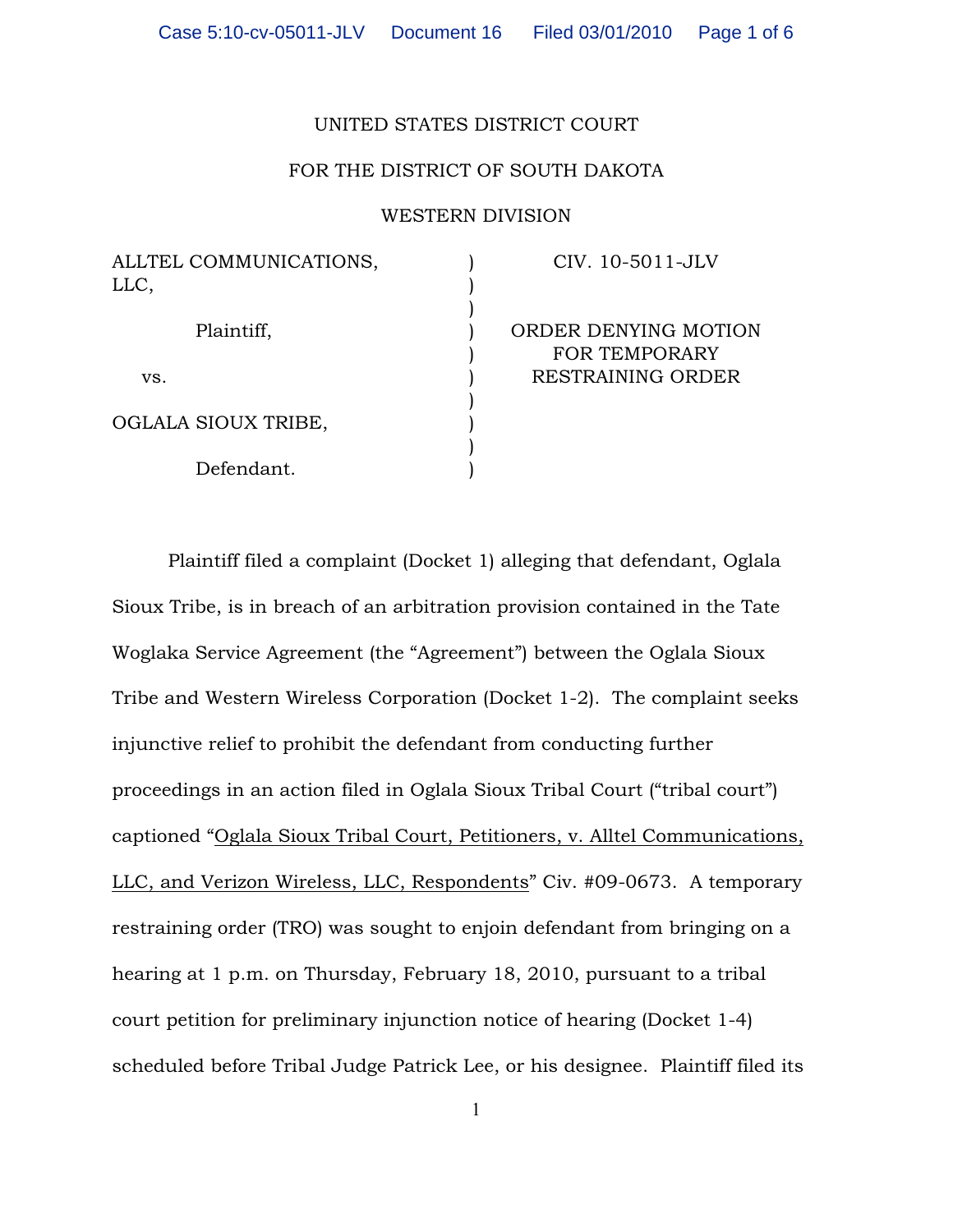motion for a TRO and preliminary injunction with its complaint on February 17, 2010. (Docket 4).

The court issued its order (Docket 10) setting a hearing at 10 a.m. CST on February 18, 2010, on plaintiff's motion for a TRO. The court further ordered plaintiff to serve on counsel for defendant notice of the TRO hearing along with all documents filed by plaintiff in the action.

Attending the hearing by video conference or telephonic conference were plaintiff's attorneys, Patrick F. Philbin, Talbot Wieczorek, and Donald Knudsen, and defendant's attorneys, Mario Gonzalez and Lisa Adams. During the course of the hearing defendant's counsel advised the court that the tribal court hearing set for 1 p.m. that day was being canceled because of inclement weather and that another hearing would be scheduled the following next week. Defendant's counsel stated on the record and assured the court that the sole purpose of the tribal court hearing was to determine whether the tribal court had jurisdiction to entertain the tribe's preliminary injunction request filed with the tribal court on October 21, 2009. Counsel for defendant Oglala Sioux Tribe confirmed on the record that the tribe would not ask the tribal court to enter an injunction or take other action adverse to plaintiff Alltel Communications or other respondents.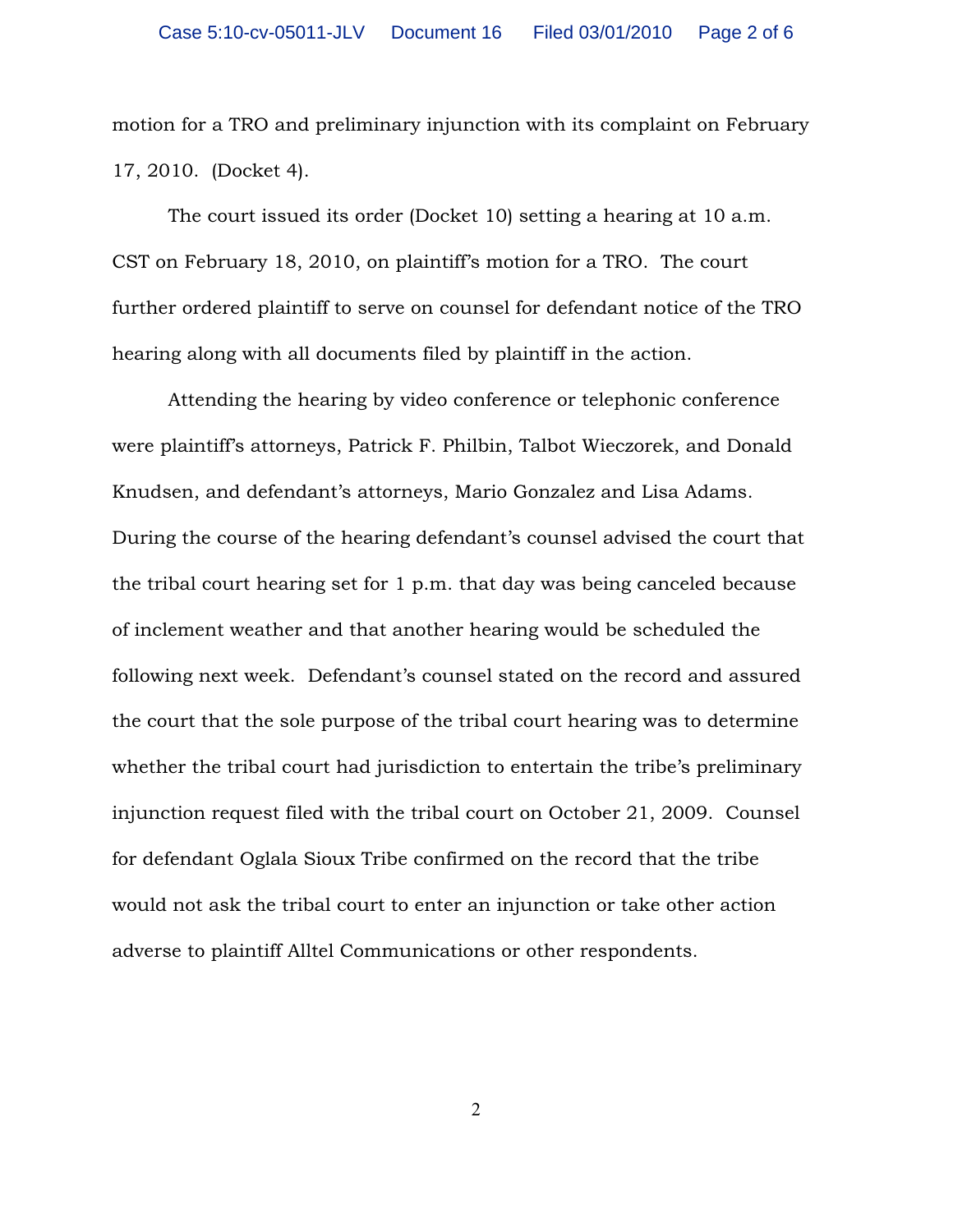Having considered the arguments of counsel and having issued a decision supported by findings of fact and conclusions of law orally on the record, the court now makes the following written findings of fact:

1. Under paragraph 17(B) of the Agreement the parties specifically agreed to binding arbitration on "all disputes, claims, and controversies between them . . . arising from this Agreement, . . . including, without limitation, contract disputes and tort claims . . . ." (Docket 1-2, p. 15).

2. Paragraph 17(B) of the Agreement further provided the "arbitration provision shall not limit the right of either Party during any dispute, claim or controversy to seek, use, and employ ancillary, or preliminary rights and/or remedies (collectively, the "Ancillary Remedies"), judicial or otherwise, for the purposes of realizing upon, preserving, protecting, foreclosing upon or proceeding under forcible entry and detainer for possession of, any real or personal property, and any such action shall not be deemed an election of remedies. Such Ancillary Remedies include, without limitation, obtaining injunctive relief or a temporary restraining order . . . ." Id. at p. 16.

3. Paragraph 17(B) also provided that the "OGLALA SIOUX TRIBE further waives and agrees not to assert any doctrine requiring exhaustion of tribal court remedies prior to proceeding with arbitration, self-help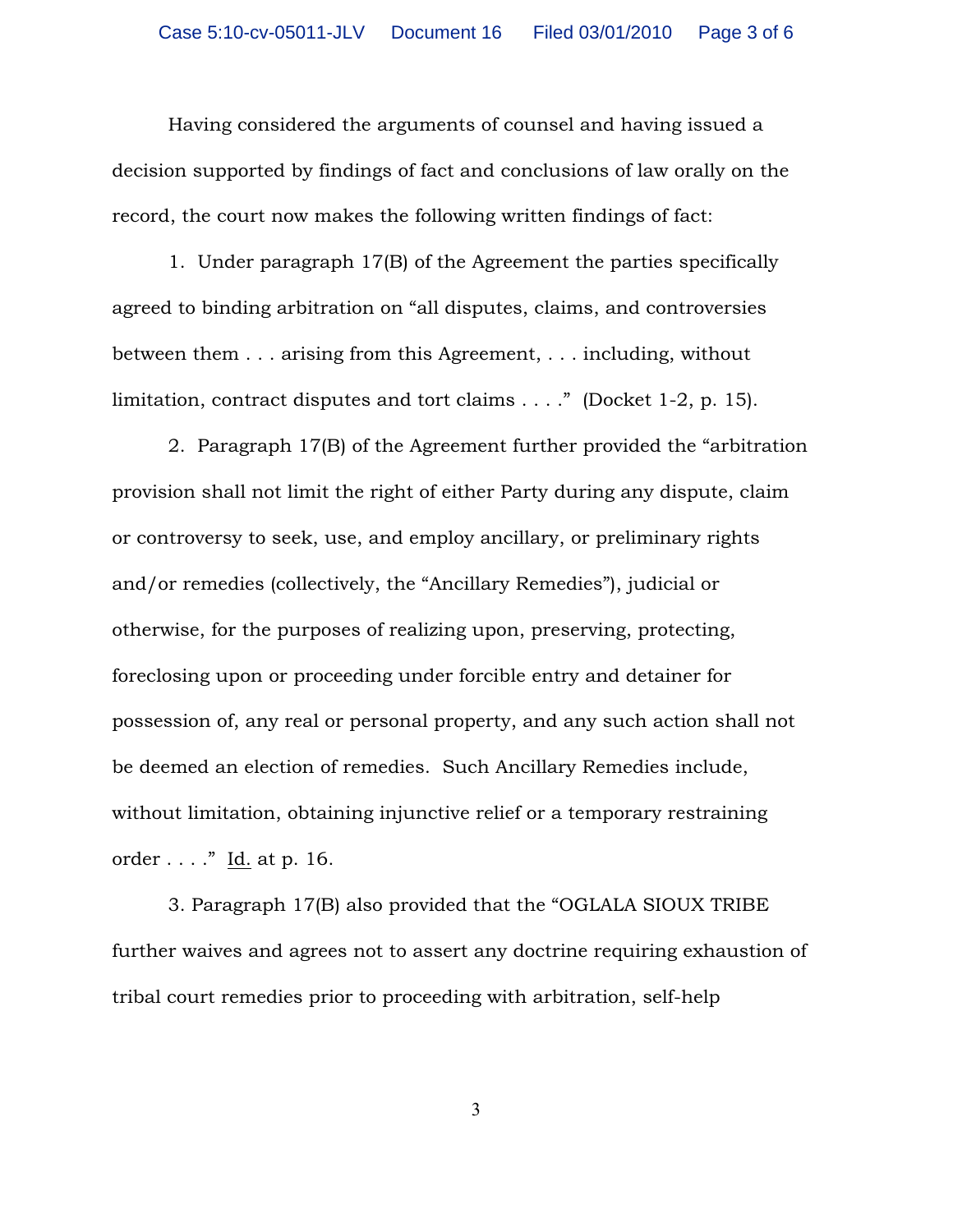remedies, foreclosure, and provisional and Ancillary Remedies pursuant to this Agreement . . . ." Id. (capitalization in original).

4. That plaintiff has been providing telecommunication services to the Pine Ridge Indian Reservation under the Agreement since at least 2005.

5. The court accepts the in-court representations of defendant's counsel that in tribal proceeding Civ. #09-0673, the defendant intends to give plaintiff not less than seven (7) days advance notice of the next tribal court proceeding and the sole purpose of that proceeding will be to address whether the tribal court has jurisdiction to consider the petition for preliminary injunction filed by defendant in tribal court on October 21, 2009.

6. There is no urgency justifying the issuance of a TRO under Fed. R. Civ. P. 65(b) because the tribal court hearing scheduled for 1 p.m. MST on February 18, 2010, was canceled. Plaintiff has not met its burden of proof of immediate and irreparable injury for the issuance of a TRO under the current state of the record before the court.

Based upon the submissions and arguments of counsel and upon the foregoing findings of fact, the court now makes the following written conclusions of law:

1. Having considered Fed. R. Civ. P. 65, Bruce H. Lien Co. v. Three Affiliated Tribes, 93 F.3d 1412 (8th Cir. 1996), and Gaming World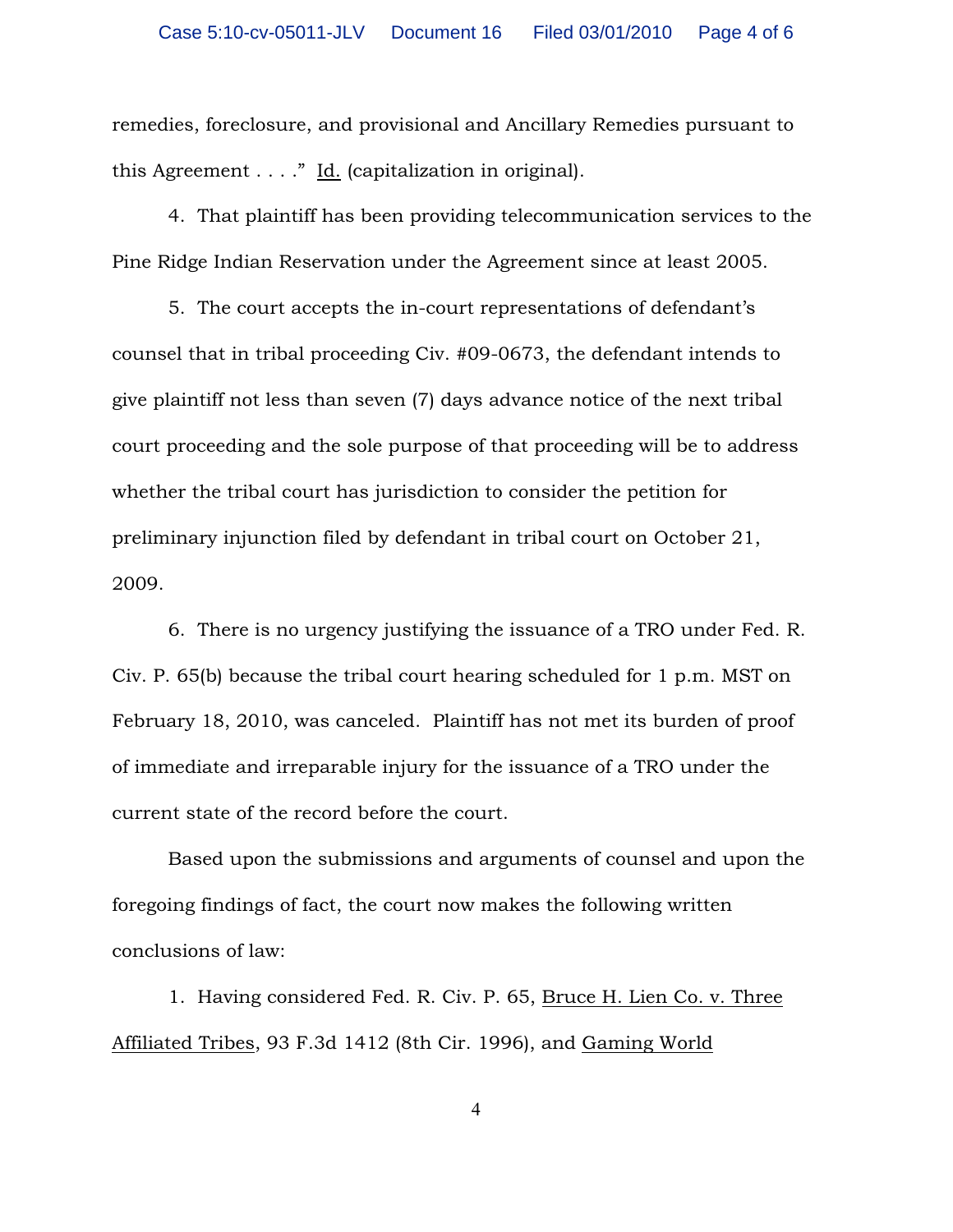International, Ltd., v. White Earth Band of Chippewa Indians, 317 F.3d 840 (8th Cir. 2003), plaintiff's complaint properly establishes federal jurisdiction pursuant to 28 U.S.C. § 1331 and proper venue based on 9 U.S.C. § 4 and 28 U.S.C. § 1391(a).

2. That plaintiff has failed to prove, for purposes of a temporary restraining order, that it will suffer immediate and irreparable injury.

3. That under the guidance of Lien and Gaming World, the court recognizes comity and honors the right of the Oglala Sioux Tribal Court, in the first instance, to determine whether it has jurisdiction to consider the defendant tribe's petition for preliminary injunction in tribal court action Civ. #09-0673.

4. The court shall retain jurisdiction over these proceedings and will schedule a hearing on plaintiff's motion for a preliminary injunction.

Now therefore, it is hereby

ORDERED that plaintiff's motion for a temporary restraining order (Docket 4) is denied.

IT IS FURTHER ORDERED that this court shall retain jurisdiction over these proceedings but stay any further action for a period of twenty-one (21) days to allow the Oglala Sioux Tribal Court to determine, in the first instance, whether it has jurisdiction to considered the defendant tribe's petition for preliminary injunction in tribal court action Civ. #09-0673, with